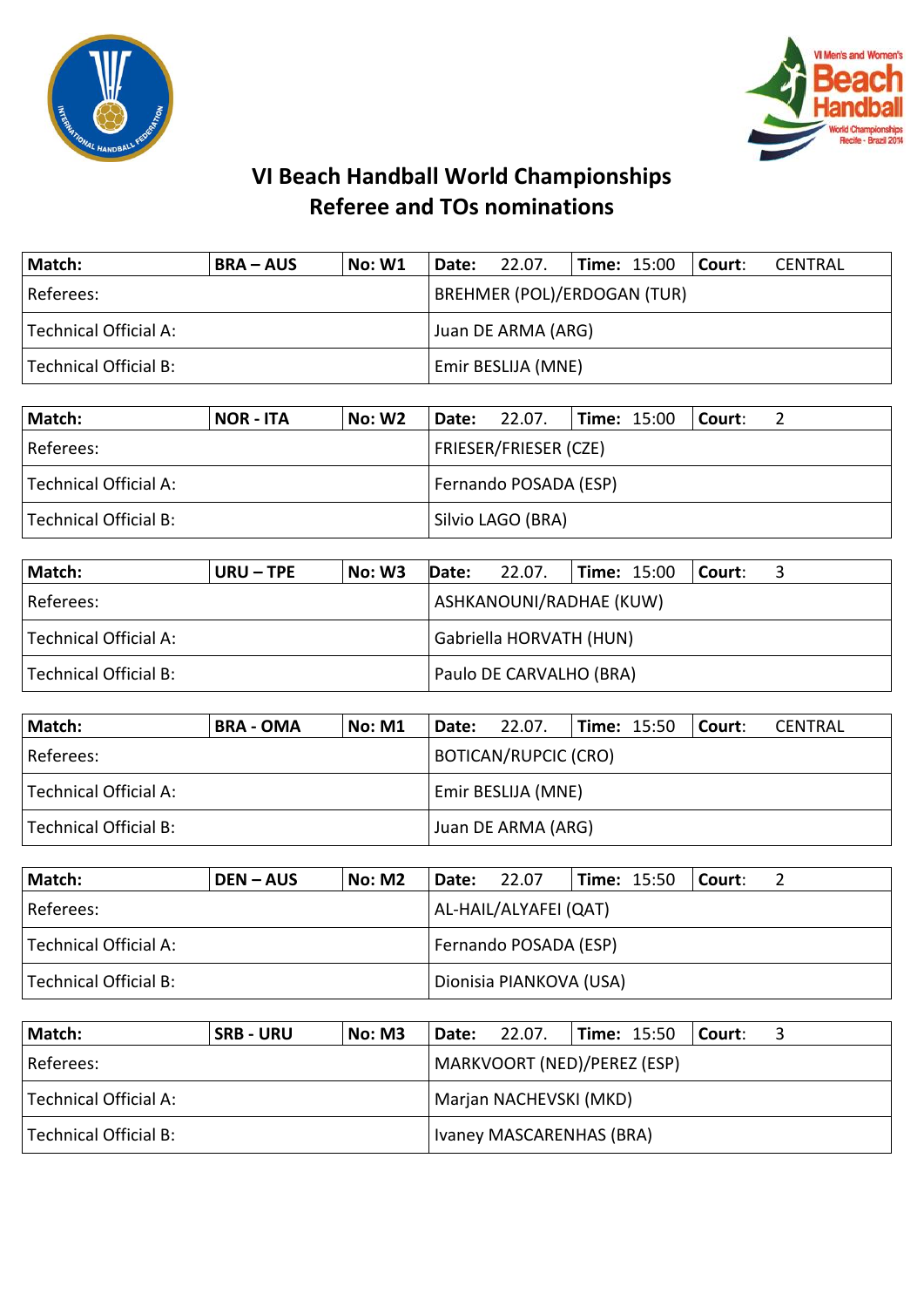



| Match:                | <b>HUN - THA</b> | N: W16 | <b>Date: 22.07.</b>          |  | $\textsf{Time: } 16:40$ Court: |  |  | CENTRAL |  |
|-----------------------|------------------|--------|------------------------------|--|--------------------------------|--|--|---------|--|
| Referees:             |                  |        | <b>FRIESER/FRIESER (CZE)</b> |  |                                |  |  |         |  |
| Technical Official A: |                  |        | Luis Filipe CALDAS (BRA)     |  |                                |  |  |         |  |
| Technical Official B: |                  |        | Andre MONTENEGRO (BRA)       |  |                                |  |  |         |  |

| Match:                | <b>DEN-ESP</b> | N: W17 | Date:                | 22.07                              |  |  | $\blacksquare$ Time: 16:40 $\blacksquare$ Court: |  |
|-----------------------|----------------|--------|----------------------|------------------------------------|--|--|--------------------------------------------------|--|
| Referees:             |                |        |                      | <b>BREHMER (POL)/ERDOGAN (TUR)</b> |  |  |                                                  |  |
| Technical Official A: |                |        | Panos ANTONIOU (CYP) |                                    |  |  |                                                  |  |
| Technical Official B: |                |        |                      | Paulo DE CARVALHO (BRA)            |  |  |                                                  |  |

| Match:                  | UKR -ARG | <b>N: W18</b> | <b>Date:</b> 22.07.      |  | $\textsf{Time: } 16:40$ Court: |  |  |  |  |
|-------------------------|----------|---------------|--------------------------|--|--------------------------------|--|--|--|--|
| Referees:               |          |               | AL-HAIL/ALYAFEI (QAT)    |  |                                |  |  |  |  |
| Technical Official A:   |          |               | Mark DAWSON (AUS)        |  |                                |  |  |  |  |
| l Technical Official B: |          |               | Ivaney MASCERAHNAS (BRA) |  |                                |  |  |  |  |

| Match:                | <b>CRO-QAT</b> | <b>N: M16</b> | <b>Date:</b> 22.07.    |  | <b>Time: 17:30</b> |  | Court: | CENTRAL |  |
|-----------------------|----------------|---------------|------------------------|--|--------------------|--|--------|---------|--|
| l Referees:           |                |               | MARTINEZ/MONICO (URU)  |  |                    |  |        |         |  |
| Technical Official A: |                |               | Marjan NACHEVSKI (MKD) |  |                    |  |        |         |  |
| Technical Official B: |                |               | Emir BESLIJA (MNE)     |  |                    |  |        |         |  |

| Match:                | <b>RUS - ESP</b> | <b>N: M17</b> | Date:                    | 22.07                   | <b>Time: 17:30</b> |  | l Court: |  |
|-----------------------|------------------|---------------|--------------------------|-------------------------|--------------------|--|----------|--|
| Referees:             |                  |               |                          | ASHKANOUNI/RADHAE (KUW) |                    |  |          |  |
| Technical Official A: |                  |               | Luis Filipe CALDAS (BRA) |                         |                    |  |          |  |
| Technical Official B: |                  |               |                          | Mark DAWSON (AUS)       |                    |  |          |  |

| Match:                | EGY - ARG | <b>N: M18</b> |                         | <b>Date:</b> 22.07.              |  |  | $\blacksquare$ Time: 17:30 $\blacksquare$ Court: |  |
|-----------------------|-----------|---------------|-------------------------|----------------------------------|--|--|--------------------------------------------------|--|
| Referees:             |           |               |                         | <b>DOS SANTOS/OLIVEIRA (BRA)</b> |  |  |                                                  |  |
| Technical Official A: |           |               | Gabriella HORVATH (HUN) |                                  |  |  |                                                  |  |
| Technical Official B: |           |               |                         | Ivaney MASCERAHNAS (BRA)         |  |  |                                                  |  |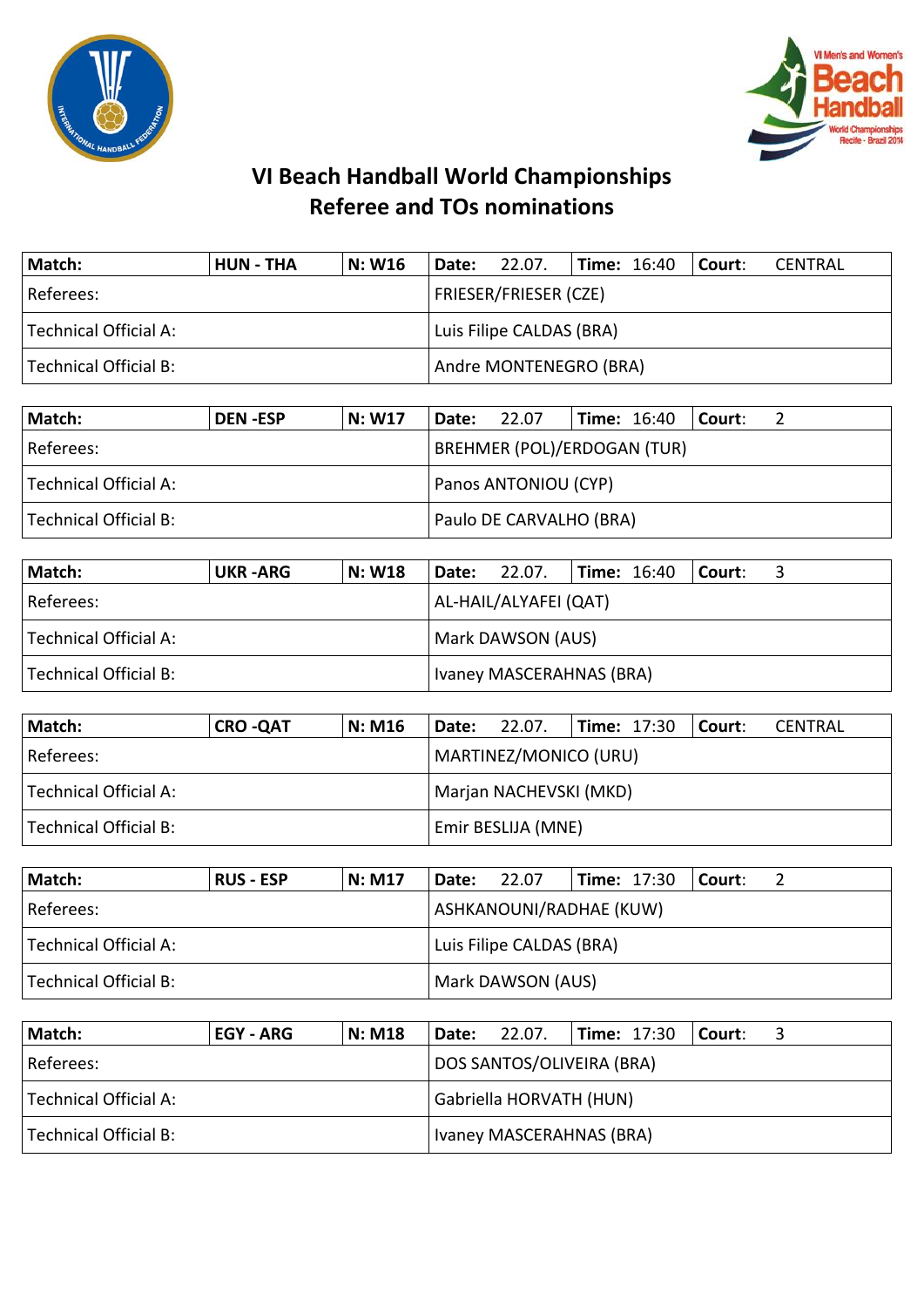



| Match:                | <b>TPE - BRA</b> | <b>No: W4</b>         | $ $ Date: 22.07.       |                             |  |  | $\textsf{Time: } 18:30$ Court: | CENTRAL |
|-----------------------|------------------|-----------------------|------------------------|-----------------------------|--|--|--------------------------------|---------|
| Referees:             |                  |                       |                        | MARKVOORT (NED)/PEREZ (ESP) |  |  |                                |         |
| Technical Official A: |                  | Fernando POSADA (ESP) |                        |                             |  |  |                                |         |
| Technical Official B: |                  |                       | Marjan NACHEVSKI (MKD) |                             |  |  |                                |         |

| Match:                                      | <b>ITA - URU</b> | No: W5 |                   | <b>Date:</b> 22.07.         | $\textsf{Time: } 18:30$ |  | l Court: l |  |
|---------------------------------------------|------------------|--------|-------------------|-----------------------------|-------------------------|--|------------|--|
| Referees:                                   |                  |        |                   | <b>BOTICAN/RUPCIC (CRO)</b> |                         |  |            |  |
| Technical Official A:<br>Juan DE ARMA (ARG) |                  |        |                   |                             |                         |  |            |  |
| Technical Official B:                       |                  |        | Silvio LAGO (BRA) |                             |                         |  |            |  |

| Match:                | <b>AUS - NOR</b> | No: W6 | <b>Date:</b> 22.07. |                         |  |  | $\textsf{Time: } 18:30$   Court: |  |  |  |
|-----------------------|------------------|--------|---------------------|-------------------------|--|--|----------------------------------|--|--|--|
| Referees:             |                  |        |                     | ASHKANOUNI/RADHAE (KUW) |  |  |                                  |  |  |  |
| Technical Official A: |                  |        |                     | Panos ANTONIOU (CYP)    |  |  |                                  |  |  |  |
| Technical Official B: |                  |        |                     | Paulo DE CARVALHO (BRA) |  |  |                                  |  |  |  |

| Match:                  | <b>URU - BRA</b> | <b>No: M4</b> | <b>Date:</b> 22.07.         |                       | $\textsf{Time: } 19:30$ |  | Court: | CENTRAL |
|-------------------------|------------------|---------------|-----------------------------|-----------------------|-------------------------|--|--------|---------|
| l Referees: l           |                  |               |                             | AL-HAIL/ALYAFEI (QAT) |                         |  |        |         |
| l Technical Official A: |                  |               | <b>Panos ANTONIOU (CYP)</b> |                       |                         |  |        |         |
| Technical Official B:   |                  |               |                             | Fernando POSADA (ESP) |                         |  |        |         |

| Match:                | AUS - SRB | No: M5 |  | <b>Date:</b> 22.07.                |  | <b>Time: 19:30</b> | l Court: |  |  |  |
|-----------------------|-----------|--------|--|------------------------------------|--|--------------------|----------|--|--|--|
| Referees:             |           |        |  | <b>BREHMER (POL)/ERDOGAN (TUR)</b> |  |                    |          |  |  |  |
| Technical Official A: |           |        |  | Juan DE ARMA (ARG)                 |  |                    |          |  |  |  |
| Technical Official B: |           |        |  | Dionisia PIANKOVA (USA)            |  |                    |          |  |  |  |

| Match:                | <b>OMA - DEN</b> | No: M6 | Date:                   | 22.07.                       | <b>Time: 19:30</b> | l Court: |  |  |  |
|-----------------------|------------------|--------|-------------------------|------------------------------|--------------------|----------|--|--|--|
| Referees:             |                  |        |                         | <b>FRIESER/FRIESER (CZE)</b> |                    |          |  |  |  |
| Technical Official A: |                  |        | Gabriella HORVATH (HUN) |                              |                    |          |  |  |  |
| Technical Official B: |                  |        |                         | Andre MONTENEGRO (BRA)       |                    |          |  |  |  |